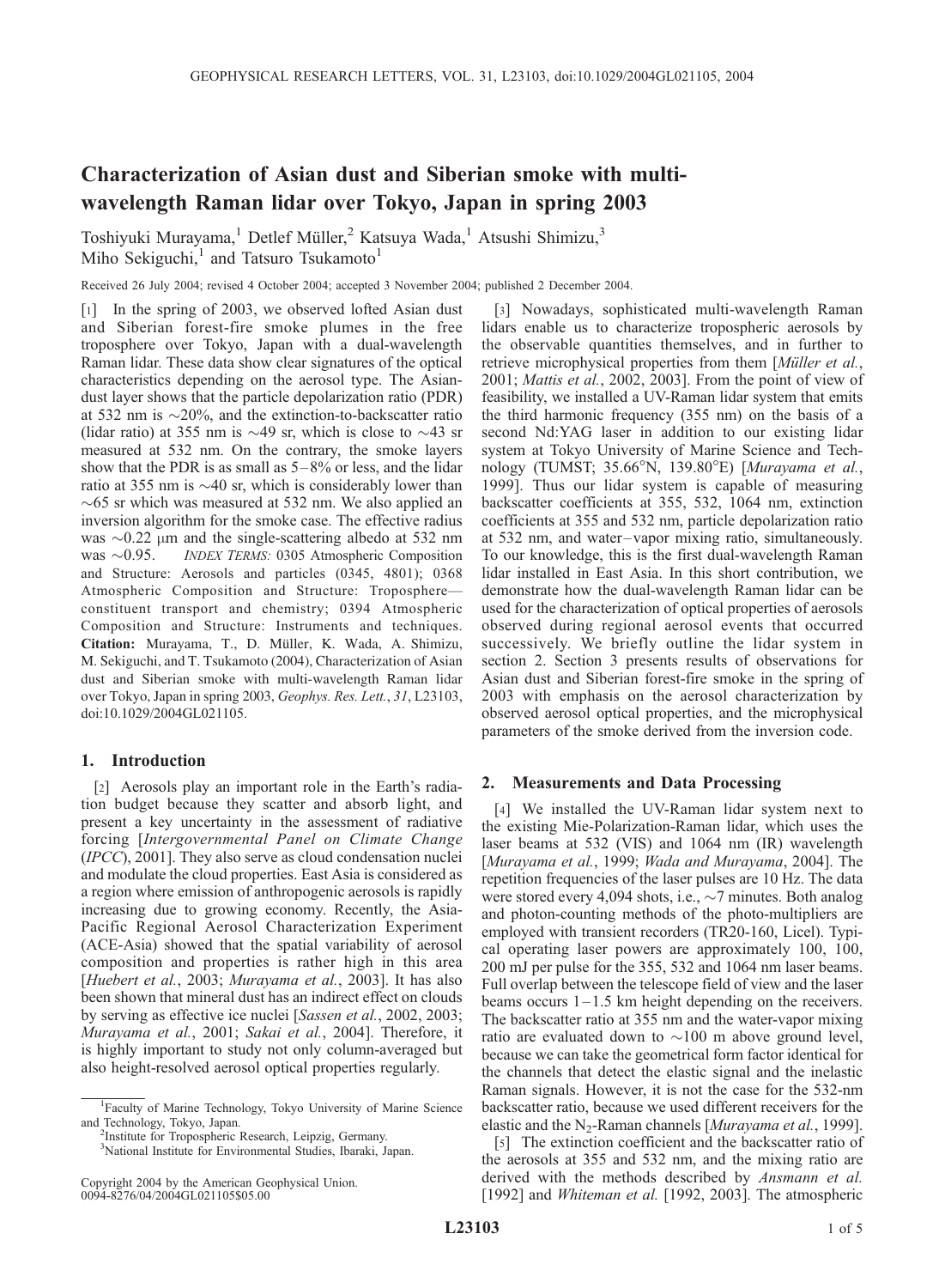

Figure 1. Time-height cross section of aerosol backscatter coefficients and total depolarization ratios at 532 nm over TUMST in Tokyo, Japan on 12 March 2003. Vertical resolution and temporal resolution is 30 m and  $\sim$ 7 minutes, respectively. The horizontal arrow indicates the time period integrated for the Raman lidar evaluations.

density profile was calculated from routine radiosonde observations at Tateno (36.05°N, 140.12°E;  $\sim$ 60 km away from TUMST) at 12 UTC. The extinction profiles at 355 and 532 nm were derived for the Asian dust case after applying a sliding average to the range-corrected  $N<sub>2</sub>$ -Raman signals for 5 points (600 m) above 5.0 and 1.4 km, respectively. Similarly, for the smoke case, the extinction profiles at 355 and 532 nm were derived after applying the sliding average to the range-corrected  $N_2$ -Raman signals for 3 points (360 m) only above 4.5 and 3.7 km, respectively. The backscatter coefficient at 1064 nm is obtained from the Mie-Rayleigh signal by using the method proposed by Fernald [1984] and assuming a lidar ratio of 40 sr.

[6] The lidar-derived water-vapor mixing ratio is normalized so that the lowest value  $(\sim 75 \text{ m})$  above the lidar) matches to the surface observation with a well-calibrated hygrometer at TUMST and by assuming an error of  $\pm 10\%$ . Then the relative humidity was calculated using the temperature and pressure profiles obtained from the radiosonde data. Deviations of the mixing ratio and relative humidity obtained from the lidar at TUMST to the respective quantities derived with radiosonde at Tateno (see figures later in the text) can be attributed to the spatial distance of the two sites and different measurement times, and the unknown error of the calibration factor of the lidar.

#### 3. Results and Discussion

## 3.1. Case of Asian Dust

[7] Figure 1 presents the time-height cross section of the backscatter coefficient and the total (particle  $+$  molecular) depolarization ratio at 532 nm, respectively, on 12 March 2003. The depolarization ratio is an indicator of irregularly shaped particles. Figure 2 shows the mean profiles of aerosol optical properties for a measurement period from 1056 to 1306 UTC. We also calculated the Angström exponent (AE) and the backscatter-related Angström exponent (BAE) from the profiles of the extinction and backscatter coefficients at 355 and 532 nm, respectively. The error bars are based on statistical and estimated systematic errors. The aerosol layer between 3 and 5 km seems to be composed of two layers as indicated by the horizontal dashed lines A and B in Figure 2: layer A is rather narrow with the peak at 4.6 km, layer B is broader with the peak at 4.0 km. The lower layer B carries features of mineral dust as suggested from the high particle depolarization ratio (PDR  $>$  20%), while the PDR in layer A is as small as 6%. The mean lidar ratios at 355 ( $S<sub>355</sub>$ ) and 532 nm ( $S<sub>532</sub>$ ) were nearly the same within the standard deviations, i.e., 48.6( $\pm$ 8.5) and 43.1( $\pm$ 7.0) sr, respectively, in the dust-like layer (3.5–4.3 km). The value of PDR and  $S<sub>532</sub>$  is similar to our previous observations [Murayama, 2002; Murayama *et al.*, 2003]. The value of  $S_{355}$  is close to the lidar ratio observed for Saharan dust at 351 nm in southern Italy  $(\sim 50 \text{ sr})$  [De Tomasi et al., 2003], but smaller than what was observed in Leipzig, Germany (50–80 sr) [Mattis et al., 2002]. *Mattis et al.* [2002] also found that  $S_{355}$  is 10–30% higher than  $S_{532}$ . The difference in the lidar ratio values might be attributed to differences in shape, size or absorption properties of mineral particles.

[8] In addition, Figure 2 shows another interesting differences of the aerosol optical properties besides the large



Figure 2. Mean profiles of the aerosol optical properties (backscatter coefficients, extinction coefficients, backscatterrelated Angström exponent (355–532 nm), Angström exponent, lidar ratios, particle depolarization ratio), water-vapor mixing ratio and relative humidity for the measurement from 1056 to 1306 UTC on 12 March 2003. The height resolution of the profiles is 120 m. The mixing ratio and relative humidity obtained from radiosonde at Tateno (12 UTC) are shown for reference.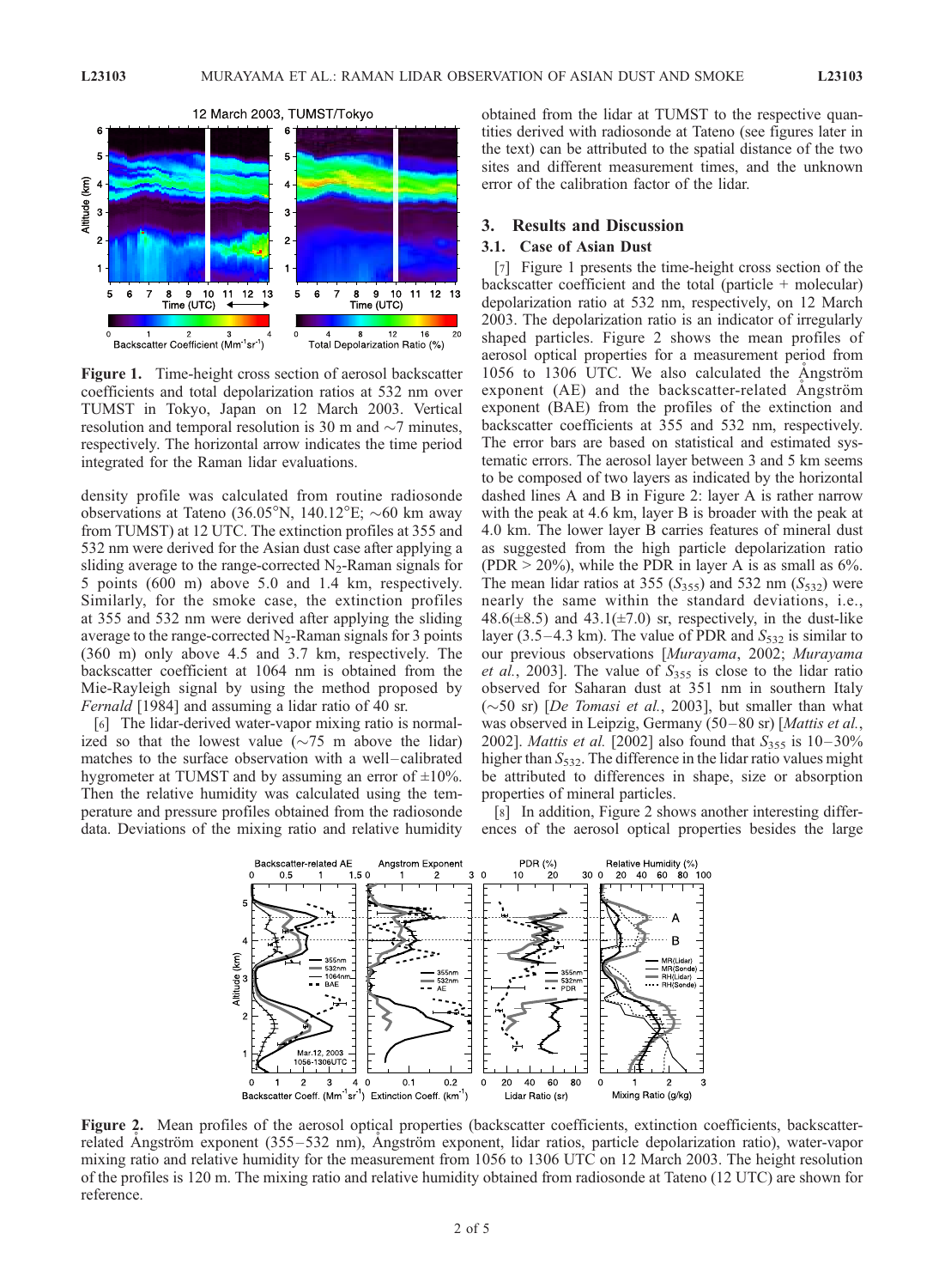

Figure 3. As in Figure 1, except for 21 May 2003.

difference of the PDR in the layers A and B. The BAE in layer A ( $\sim$ 1.2) is higher than in layer B ( $\sim$ 0.3), which suggests that layer A might be composed of smaller aerosols. Since the relative humidity in layers A and B are nearly identical  $(\sim 40\%)$ , we can reject the assumption that hygroscopic growth of mineral dust reduces the depolarization ratio.

#### 3.2. Case of Forest-Fire Smoke

[9] In the spring and summer of 2003, an unusually high number of forest fires occurred in Siberia [Mattis et al., 2003]. Smoke plumes originating from these fires were transported over Japan with westerly wind. Figure 3 shows a time-height plot of the backscatter coefficient and the total depolarization ratio at 532 nm on 21 May 2003. Back trajectory analyses show that the airmass from 2 to 4 km originated in regions of intense forestfire which occurred from west of Lake Baykal to east of the border of China, Russia and Mongolia (not shown). The smoke layer sharply dropped off at  $\sim$ 4 km. The upper part (3–4 km) of the smoke layer showed a depolarization ratio of about 6%. A similar feature was also observed in Suwon  $(37.14^{\circ}N,$ 127.04°E), Korea [Lee et al., 2004].

[10] Figure 4 shows the mean profiles of the optical properties for a measurement from 1040 to 1349 UTC. There is a prominent layer between 2.5 and 4 km. The intensive parameters, i.e.,  $S<sub>532</sub>$ , PDR, AE show optical properties, which change at the height of  $\sim$ 3.2 km where extensive parameters, i.e., particle backscatter and extinction coefficients reach their maximum values. The upper part of the particle layer, except for the rim, had the following features: i) BAE is high  $(\sim 1.9)$  while AE is small  $(\sim 0.7)$ , ii)  $S_{532}$  ( $\sim 65$  sr) is higher than  $S_{355}$  ( $\sim 40$  sr), iii) PDR is  $\sim 6\%$ . On the other hand, in the lower part,  $S_{532}$  and PDR drop to  $\sim$  40 sr and  $\sim$ 3%, respectively, while AE increases to  $\sim$ 1.2.

[11] The relationship between  $S_{355}$  and  $S_{532}$ , i.e.,  $S_{532}$  >  $S<sub>355</sub>$ , and the non-negligible particle depolarization ratio is consistent with lidar observations of aged smoke from Canada over central Europe during the Lindenberg Aerosol Characterization Experiment LACE98 [Wandinger et al., 2002; Fiebig et al., 2002]. A part of this Siberian smoke was also detected over central Europe and showed the same relationship between  $S_{355}$  and  $S_{532}$  [Mattis et al., 2003]. The non-zero depolarization ratio might be caused by soil material that was uplifted into the forest fire plume [Fiebig et al., 2002], or the nonsphericity of the particles due to coagulation of smoke particles [Martins et al., 1998]. The latter explanation seems more reasonable because no signature of mineral dust was found from a chemical analysis of aerosols sampled at the summit of Mt. Fuji (3,776 m above sea level and  $\sim$ 100 km west of Tokyo) in the same period (N. Kaneyasu, private communication, 2004).

[12] A small AE  $(\sim 0.7)$  as presented here in the wavelength range from 355– 532 nm was also found from Sun/ sky photometer observations for cases of heavy smoke in South America and South Africa [Eck et al., 1999]. These authors also reported a significant positive curvature for the relationship of the  $log(\tau_a)$  versus  $log(\lambda)$ . The analysis of the collocated TUMST skyradiometer (POM-01, Prede) daytime observations with respect to this relationship shows a similar tendency (not shown).

[13] We applied the method of inversion with regularization only for the case of smoke to retrieve the microphysical properties using the backscatter coefficients at 355, 532, 1064 nm and the extinction coefficients at 355 and 532 nm [Müller et al., 2001; Wandinger et al., 2002; Veselovskii et al., 2002]. For the moment we cannot apply the inversion code for the case of Asian dust which possesses a high PDR, i.e., the particle have a non-spherical shape, because it



Figure 4. As in Figure 2, except for the period from 1040 to 1349 UTC on 21 May 2003.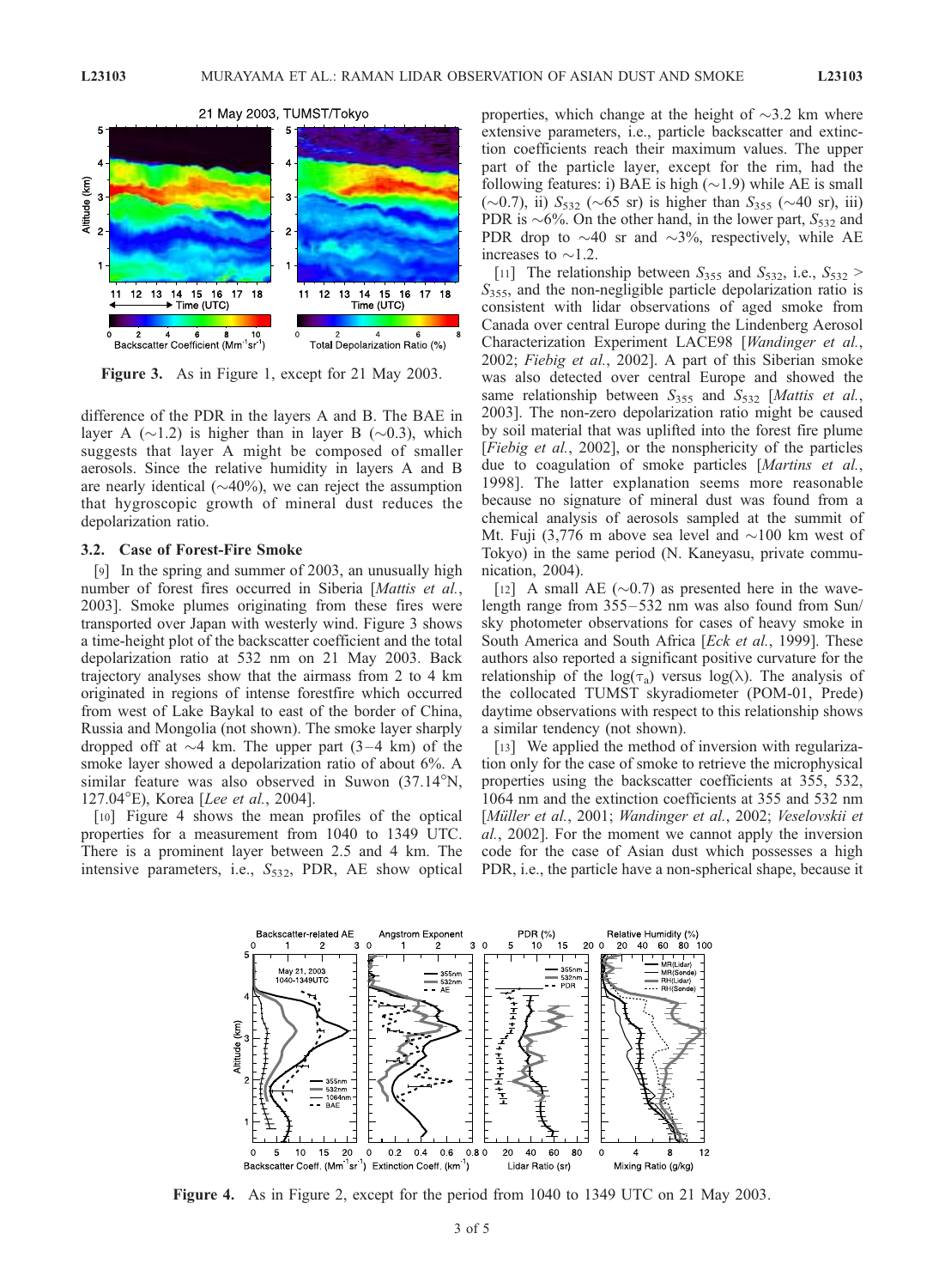

Figure 5. Vertical variation of microphysical particle properties for the lidar measurements from 1040 to 1349 UTC on 21 May 2003 over TUMST in Tokyo, Japan. Horizontal error bars are the standard deviation of the parameters. Vertical error bars describe the height ranges across which the optical data were averaged and used for the data inversion.

has been developed for the case of particles of spherical shape. We found  $0.22(\pm 0.04)$  µm for the effective radius (surface-weighted mean radius) and  $0.95(\pm 0.06)$  for the single scattering albedo (SSA) at 532 nm around the peak of the smoke layer. Figure 5 shows effective radius and single scattering albedo for selected height ranges. The results indicate that particles in the accumulation mode are dominant, which is a typical feature for the case of smoke. The relatively high SSA indicates low absorbing particles.

[14] For comparison, the typical mean radius and the SSA of Asian dust plumes obtained by intensive airborne in situ measurements during ACE-Asia were  $2-3 \mu m$  and  $0.96(\pm 0.01)$  at 550 nm, respectively [Murayama et al., 2003; Anderson et al., 2003].

### 4. Summary

[15] The distinct optical signatures for mineral dust and aged smoke presented here demonstrate how multiwavelength Raman lidar can be used for a height-resolved characterization of tropospheric aerosols. For the Asian dust case we found a high PDR of more than 20% at 532 nm and a small wavelength dependence of the lidar ratio between 355 and 532 nm  $(43-49 \text{ sr})$ , for the smoke case we found a small PDR less than  $5-8\%$  and a high wavelength dependence of the lidar ratio:  $S_{355}$  is  $\sim$ 40 sr, while  $S_{532}$  is  $\sim 65$  sr. We also successfully derived the climate-relevant microphysical parameters, e.g. effective radius and single scattering albedo, for the smoke case. Mean values of the effective radius varied between  $0.2-0.25$  µm and the mean single scattering albedo was  $0.92 - 0.97$  at 532 nm. Such advanced Raman lidar is an essential tool for the characterization of the complex aerosols found over East Asia and have great potential for application in global aerosol lidar networking in future.

[16] **Acknowledgments.** This work is supported by Grant-in-Aid for Scientific Research on Priority Areas under Grant No. 14048232 from the Ministry of Education, Culture, Sports, Science and Technology, and Global Environment Research Fund on Kosa (C-5) from the Ministry of the Environment. We also acknowledge partial supports from the projects VMAP and APEX of CREST of Japan Science and Technology Agency, and the joint research programs of CEReS, Chiba University (14-5) and  $(15-7)$ .

## References

- Anderson, T. L., et al. (2003), Variability of aerosol optical properties derived from in situ aircraft measurements during ACE-Asia, J. Geophys. Res., 108(D23), 8647, doi:10.1029/2002JD003247.
- Ansmann, A., et al. (1992), Combined Raman elastic-backscatter lidar for vertical profiling of moisture, aerosol extinction, backscatter, and lidar ratio, Appl. Phys., B55, 18-28.
- De Tomasi, F., A. Blanco, and M. R. Perrone (2003), Raman lidar monitoring of extinction and backscattering of African dust layers and dust characterization, Appl. Opt., 42, 1699 – 1709.
- Eck, T. F., et al. (1999), Wavelength dependence of the optical depth of biomass burning, urban, and desert dust aerosols, J. Geophys. Res., 104(D24), 31,333 – 31,349.
- Fernald, F. G. (1984), Analysis of atmospheric lidar observations: Some comments, Appl. Opt., 23, 652-653.
- Fiebig, M., et al. (2002), Optical closure for an aerosol column: Method, accuracy, and inferable properties applied to a biomass-burning aerosol and its radiative forcing, J. Geophys. Res., 107(D21), 8130, doi:10.1029/ 2000JD000192.
- Huebert, B. J., et al. (2003), An overview of ACE-Asia: Strategies for quantifying the relationship between Asian aerosols and their climate impacts, J. Geophys. Res., 108(D23), 8633, doi:10.1029/ 2003JD003550.
- Intergovernmental Panel on Climate Change (IPCC) (2001), Climate Change 2001: The Scientific Basis, 896 pp., Cambridge Univ. Press, New York.
- Lee, C. H., et al. (2004), Continuous measurements of smoke of Russian forest fire by 532/1064 nm Mie scattering lidar at Suwon, Korea, in Reviewed and Revised Papers Presented at the 22nd International Laser Radar Conference, ESA SP-561, edited by G. Pappalardo and A. Amodeo, pp. 535 – 538, Eur. Space Agency, Paris.
- Martins, J. V., et al. (1998), Sphericity and morphology of smoke particles from biomass burning in Brazil, J. Geophys. Res.,  $103(D24)$ ,  $32,051$  – 32,057.
- Mattis, I., et al. (2002), Dual-wavelength Raman lidar observations of the extinction-to-backscatter ratio of Saharan dust, Geophys. Res. Lett., 29(9), 1306, doi:10.1029/2002GL014721.
- Mattis, I., et al. (2003), Unexpectedly high aerosol load in the free troposphere over central Europe in spring/summer 2003, Geophys. Res. Lett.,  $30(22)$ , 2178, doi:10.1029/2003GL018442.
- Müller, D., et al. (2001), Comprehensive particle characterization from three-wavelength Raman-lidar observations: Case study, Appl. Opt., 40, 4863 – 4869.
- Murayama, T. (2002), Optical properties of Asian dust aerosol lofted over Tokyo observed by Raman lidar, in Lidar Remote Sensing in Atmospheric and Earth Sciences: Proceedings of the 21th ILRC, edited by L. R. Bissonnette, G. Roy, and G. Vallée, pp. 331 – 334, Defense R&D Canada, Valcartier, Québec, Canada.
- Murayama, T., et al. (1999), Application of lidar depolarization measurement in the atmospheric boundary layer: Effects of dust and sea-salt particles, *J. Geophys. Res.*, 104(D24), 31,781-31,792.
- Murayama, T., et al. (2001), Ground-based network observation of Asian dust events of April 1998 in east Asia, J. Geophys. Res., 106(D16), 18,345 – 18,359.
- Murayama, T., et al. (2003), An intercomparison of lidar-derived aerosol optical properties with airborne measurements near Tokyo during ACE-Asia, J. Geophys. Res., 108(D23), 8651, doi:10.1029/2002JD003259.
- Sakai, T., et al. (2004), Raman lidar measurement of water vapor and ice clouds associated with Asian dust layer over Tsukuba, Japan, Geophys. Res. Lett., 31, L06128, doi:10.1029/2003GL019332.
- Sassen, K. (2002), Indirect climate forcing over the western US from Asian dust storms, Geophys. Res. Lett., 29(10), 1465, doi:10.1029/ 2001GL014051.
- Sassen, K., et al. (2003), Saharan dust storms and indirect aerosol effects on clouds: CRYSTAL-FACE results, Geophys. Res. Lett., 30(12), 1633, doi:10.1029/2003GL017371.
- Veselovskii, I., et al. (2002), Inversion with regularization for the retrieval of tropospheric aerosol parameters from multiwavelength lidar sounding, Appl. Opt., 41, 3685 – 3699.